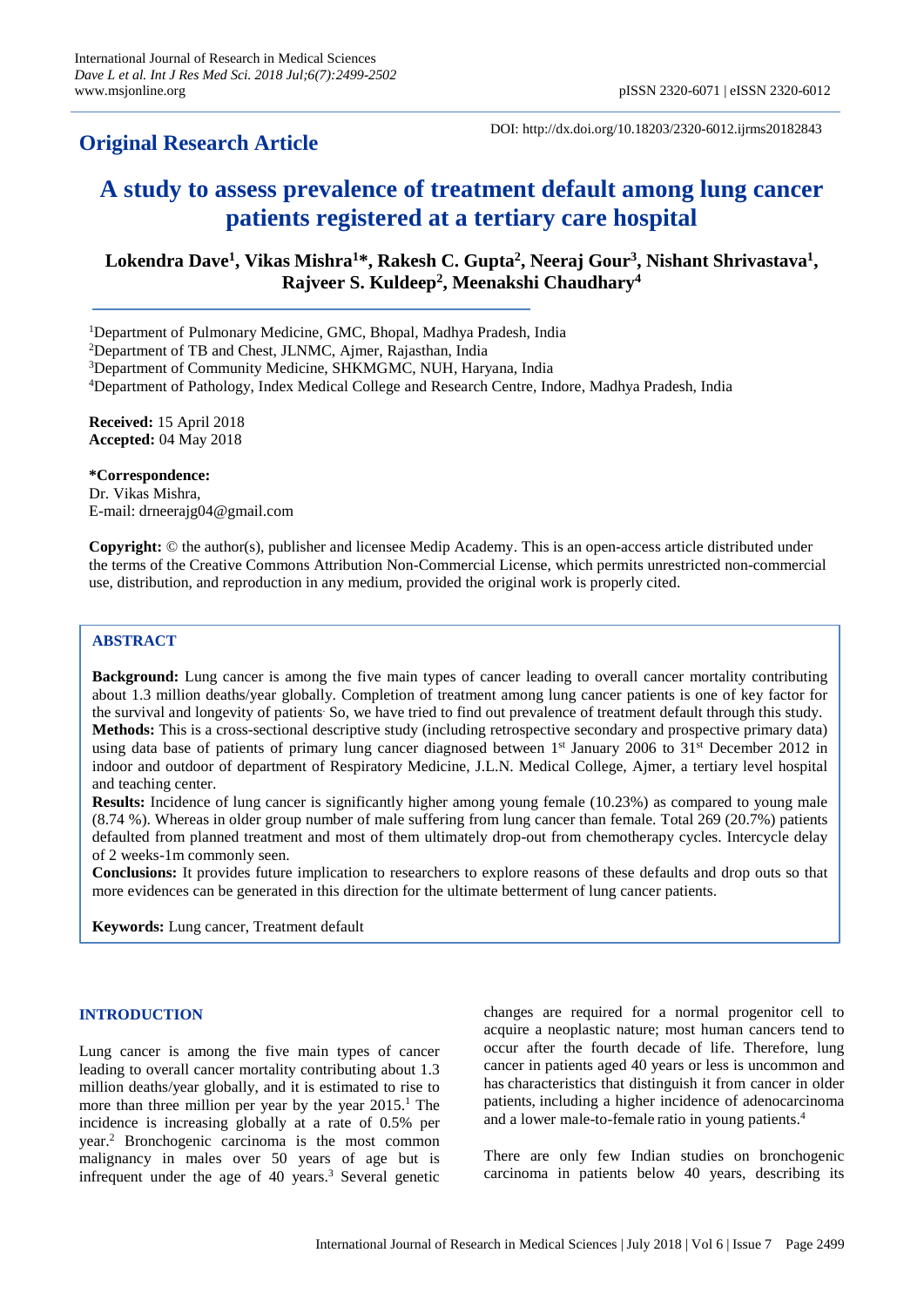pattern and epidemiology. Simultaneously there were only fewer studies ever published on defaulter rate among patients with cancer namely colorectal and breast cancer, which reported that the defaulter rate ranged from 15 to 21%.5-7 Completion of treatment among lung cancer patients is one of key factor for the survival and longevity of patients. So, we have tried to find out prevalence of treatment default through this study with following objectives:

- To study profile of lung cancer in Ajmer among various age groups.
	- To assess treatment response (clinical and radiological), and patient compliance towards treatment.

#### **METHODS**

This is a cross-sectional descriptive study (including retrospective secondary and prospective primary data) using data base of patients of primary lung cancer diagnosed between 1<sup>st</sup> January 2006 to 31<sup>st</sup> December 2012 in indoor and outdoor of department of Respiratory Medicine, J.L.N. Medical College, Ajmer, a tertiary level hospital and teaching center.

All patients with confirmed histological and cytological diagnosis of bronchogenic carcinoma who attended this department were included in this study. The cases with secondary lung cancer, lymphoproliferative disease, malignant pleural effusion of unknown primary, or nonpulmonary site, sarcomatoid tumors and other rare varieties were excluded from this study. All bed head tickets were retrieved from record section of J.L.N. Hospital to fill the designated proforma of this study.

All cases of bronchogenic carcinoma registered at our institute over last 6 yrs, were scanned in the light of distinctive clinico-radiological features, histological types, evolving trends in the clinical, radiological, histological behavior, response to therapy, patient adherence to treatment and to evaluate their distribution among different age groups.

This study also provides an overview of aspects of the burden of lung cancer in the elderly in India highlighting certain demographic and epidemiological data. In India the normal retirement age is 60 years and also according to various census figures the definition of the elderly, in India is considered above the age of 60 years. Government of India adopted 'National Policy on Older Persons' in January, 1999. The policy defines 'senior citizen' or 'elderly' as a person who is of age 60 years or above.<sup>8</sup> Hence we have taken more than 60 yrs old patients as elderly and above 80 yrs as very elderly.

Chemotherapy and or supportive and symptomatic treatment carried out in the department were noted and response of the treatment were observed and documented. All the documents were compiled with patients database accordingly, and informed written consent was taken from each patient. All the data were analyzed statistically by applying Chi-square test (epicalc software).

#### **RESULTS**

In the present study there were 1418 male and 352 female patients with male: female ratio of 4.03 suggesting that the disease was more common in males. The maximum number of cases (46.89%) were from the 41-60-year age group followed by (39.21%) in 61-80 years. 9.03% patient were below the age of 40 year. Incidence of lung cancer is significantly higher among young female (10.23 %) as compared to young male (8.74 %). Whereas in older group number of male suffering from lung cancer than female.

There were 1418 male patients with mean age of 58.5 years. Of the 352 female patients, means age was 54.5 years. The mean age at diagnosis in young and old age respectively 34.3 and 60.8. (Statistically not significant) (Table 1).

#### **Table 1: Primary lung cancer patients age and sex distribution.**

| Age group | Male $(\% )$ | Female $(\% )$ | M: F | Total $(\% )$ |
|-----------|--------------|----------------|------|---------------|
| $\leq 40$ | 124(8.7)     | 36(10.2)       | 3.44 | 160(9.03)     |
| $41 - 60$ | 663 (46.7)   | 167 (47.4)     | 3.97 | 830 (46.89)   |
| 61-80     | 560 (39.4)   | 134 (38)       | 4.18 | 694 (39.21)   |
| >80       | 71 (5)       | 15 (4.26)      | 4.73 | 86 (4.86)     |
| Total     | 1418 (80.11) | 352 (19.88)    | 4.03 | 1770          |

Chi-square-1.18, P-value-0.757165 (Non-significant)

#### **Table 2: Primary lung cancer patients total duration of illness.**

| <b>Duration</b> (months) | $\leq$ 40 vrs (%) | 41-60 yrs $(\% )$ | 61-80 yrs $\frac{6}{6}$ | $>80$ vrs $(\%)$ | Total $(\% )$ |
|--------------------------|-------------------|-------------------|-------------------------|------------------|---------------|
| $\leq$ 3                 | 70 (44)           | 315 (37.9)        | 222 (32)                | 19 (22)          | 626 (35.3)    |
| $3-6$                    | 56 (35)           | 298 (35.9)        | 249 (36)                | 31 (37)          | 634 (35.8)    |
| >6                       | 34(21)            | 217(26.1)         | 223(32)                 | 36(43)           | 510 (28.8)    |

Chi-square-6.40, P-value-0.093517 (Non-significant)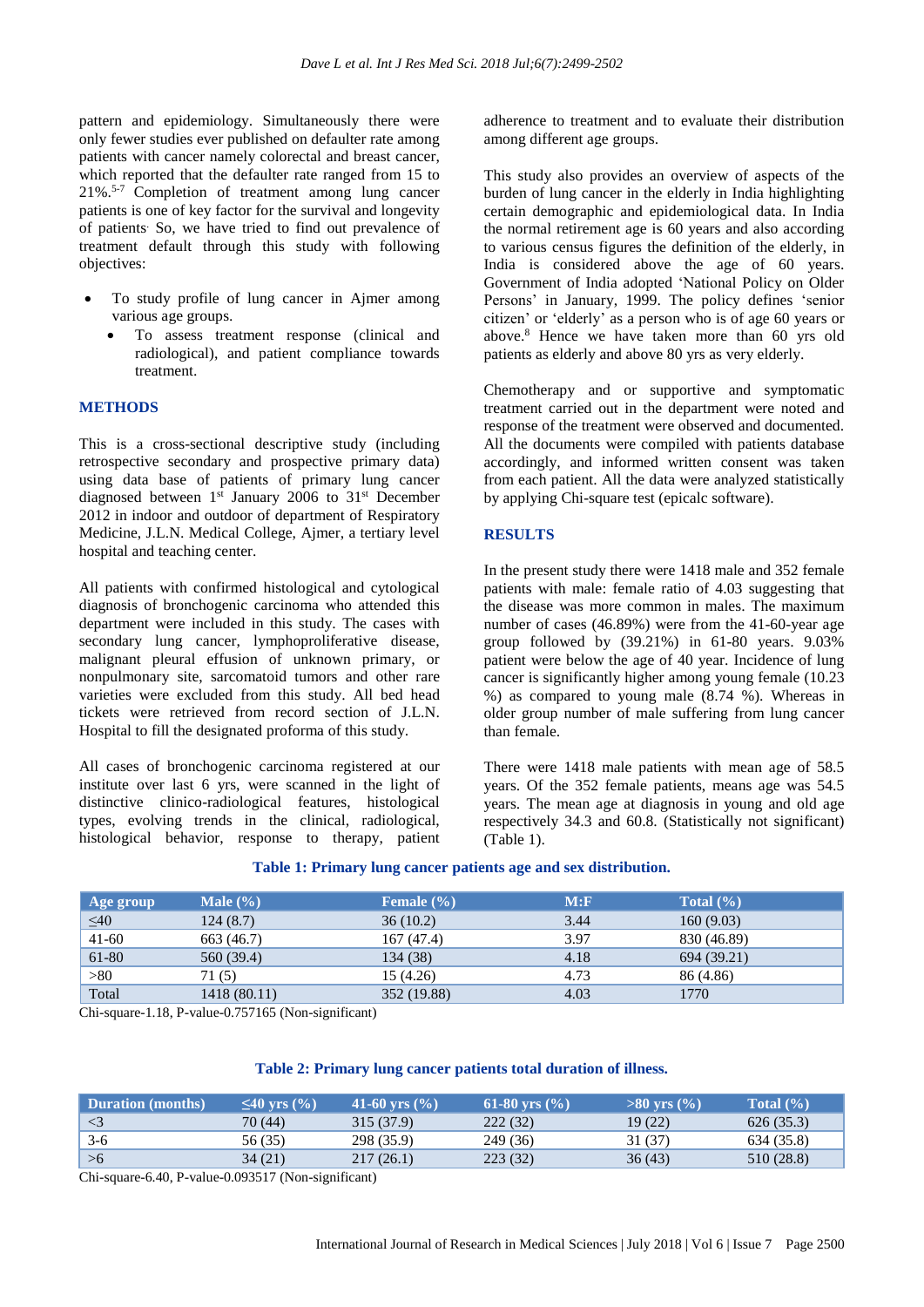| <b>Time duration</b> | Once $(\% )$ | <b>Twice</b><br>$($ %) | <b>More than</b><br>twice $(\% )$ |
|----------------------|--------------|------------------------|-----------------------------------|
| $>2$ weeks-1 month   | 54 (20)      | 49 (18.2)              | 24(8.9)                           |
| $>1m-2m$             | 43 (15.9)    | 27(10)                 | 13 (4.8)                          |
| >2m                  | 35(13)       | 19(7)                  | 5(1.8)                            |
| Total                | 132 (47.3)   | 95(35.1)               | 42(15.6)                          |

## **Table 3: Primary lung cancer patients defaulters from planned treatment.**

Chi-square-6.03, P-value-0.196757 (Non-significant)

Younger patients (44%) and most of the 41-60 yrs age group patients  $(40\%)$  presented with  $\lt 3$  months average duration of symptoms at the time of diagnosis.

61-80 yrs age group patients (36%) mostly presented 3-6 months average duration of symptoms and most of the  $>80$ yrs age group patients (43%) were presented  $>6$ months average duration of symptoms at the time of diagnosis. (Statistically not significant) (Table 2). Patients who delayed next cycle by more than 2 weeks were defined as defaulter.

Total 269 (20.7%) patients defaulted from planned treatment and most of them ultimately drop-out from chemotherapy cycles. Intercycle delay of 2 weeks-1m commonly seen (Table 3).

Maximum no. of patients dropped-out after I and V cycle, and least drop-out rate seen after III cycle. 453 (34.8%) patients completed IV cycle of chemotherapy. 221 (17 %) patients completed all 6 cycle. Around 100 patients were telephonically interviewed and asked for reasons for dropped-out registered over last 1 year at our institute. Seriousness of illness, financial constraints, Traditional treatment, symptoms relief and Poor excess to transport were the common reasons. Around 12 % patients were died before next appointment and some sort of patients with good socioeconomic status took treatment from higher center (Table 4).

#### **Table 4: Primary lung cancer patients drop-out from chemotherapy between different cycles.**

| <b>Cycle</b> | No. of dropout<br>patients $(\% )$ | No. of patients received<br>next cycle (n=1298 for I<br>cycle) $(\% )$ |
|--------------|------------------------------------|------------------------------------------------------------------------|
| $I-II$       | 495 (38)                           | 803 (61.8)                                                             |
| $II-III$     | 260(32.3)                          | 543 (41.8)                                                             |
| $III$ - $IV$ | 90(16.5)                           | 453 (34.8)                                                             |
| <b>IV-V</b>  | 105(23)                            | 348 (26.8)                                                             |
| V-VI         | 127(36.5)                          | 221 (17)                                                               |

#### **DISCUSSION**

The present cross-sectional descriptive study (including retrospective secondary and prospective primary data) of one thousand seven hundred seventy (1770) cases of bronchogenic carcinoma, carried out in the department of respiratory medicine, J.L.N. Medical Collage and Associated Groups of Hospitals at Ajmer.

All cases of bronchogenic carcinoma registered at our institute over last 6 years extending from January 2007 to December 2012, were scanned in the light of distinctive clinico-radiological features, histological types, evolving trends in the clinical, radiological, histological behavior, response to therapy and to evaluate their distribution among different age groups. From our extensive search and literature review, we did not find any similar study looking at distribution among different age groups including >80 yrs age group patients, among lung cancer patients.

In the present study, 160 out of 1770 patients (9.03%) with bronchogenic carcinoma seen at our tertiary care center were 40 years old or younger at diagnosis. Other Indian studies on bronchogenic carcinoma have also found a similar proportion of young (<40 years) patients, the figures reported ranging from 9 to 14%. 9-12 The proportion of young patients of bronchogenic carcinoma as per the Indian cancer registry ranges from 4.1 to 10%. <sup>13</sup> The problem when comparing earlier studies on lung cancer with the Indian cancer registry is the difference in the definition of 'young'. In the present study, we took 40 years as the cutoff age, so as to make sure that there were an acceptable number of younger patients.

There were only fewer studies ever published on defaulter rate among patients with cancer namely colorectal and breast cancer, which reported that the defaulter rate ranged from 15 to  $21\%$ .<sup>5-7</sup> In our study, the defaulter rate among lung cancer patients was 20.7%. On extensive literature search and review, we could find only few studies addressing defaulters among lung cancer patients. In our study Patients who delayed next cycle by more than 2 weeks were considered as defaulter. Total 269 (20.7%) patients defaulted from planned treatment and most of them ultimately drop-out from chemotherapy cycles. Intercycle delay of 2 weeks to 1month was commonly seen. This is comparable with the study from Malaysia by T. H. Ng et al, who reported 21.2 % default rate but did not mentioned any drop-out.<sup>14</sup>

A study conducted in Singapore by Lee et al, on predictor of failed attendance in a multi-specialty outpatient centre in which 22864 patients were recruited. Their defaulter rate was 39%. <sup>15</sup> Elderly people are under-represented in clinical trials and also may not receive appropriate and complete treatment, possibly due to the pessimism of the doctors, patients and their relatives regarding treatment relevance and toxicity in elderly patients.<sup>16</sup> In the recently published SEER database, only 25.8% of the 21,285 patients aged >65 years diagnosed with NSCLC between 1997 and 2002 received first-line chemotherapy.<sup>17</sup>

Patients who defaulted most commonly gave reasons of work commitment, debilitating health and forgotten